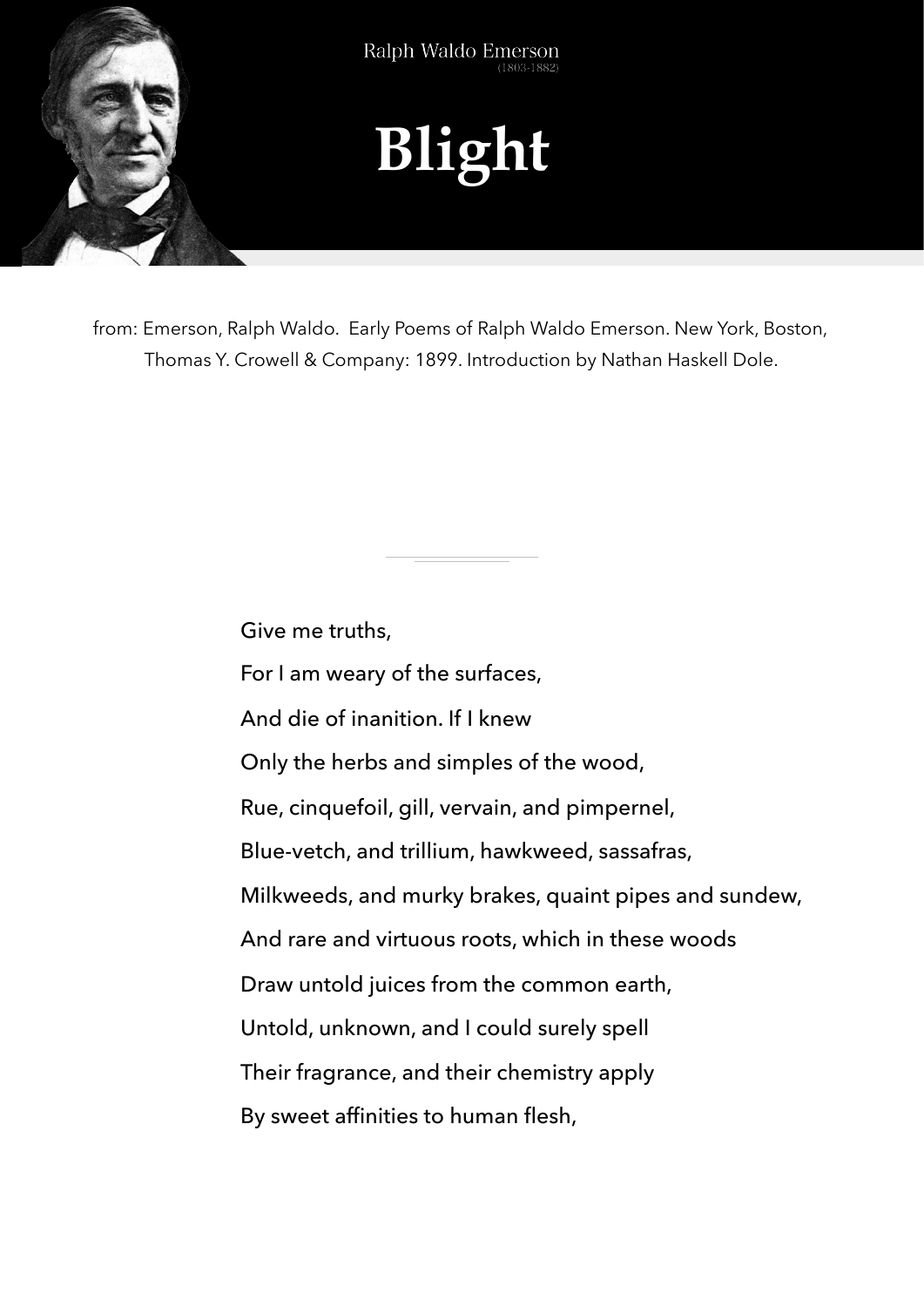Driving the foe and stablishing the friend,— O that were much, and I could be a part Of the round day, related to the sun, And planted world, and full executor Of their imperfect functions.

But these young scholars who invade our hills, Bold as the engineer who fells the wood, And travelling often in the cut he makes, Love not the flower they pluck, and know it not, And all their botany is Latin names. The old men studied magic in the flower, And human fortunes in astronomy, And an omnipotence in chemistry, Preferring things to names, for these were men, Were unitarians of the united world, And wheresoever their clear eyebeams fell, They caught the footsteps of the SAME. Our eyes Are armed, but we are strangers to the stars, And strangers to the mystic beast and bird, And strangers to the plant and to the mine; The injured elements say, Not in us; And night and day, ocean and continent,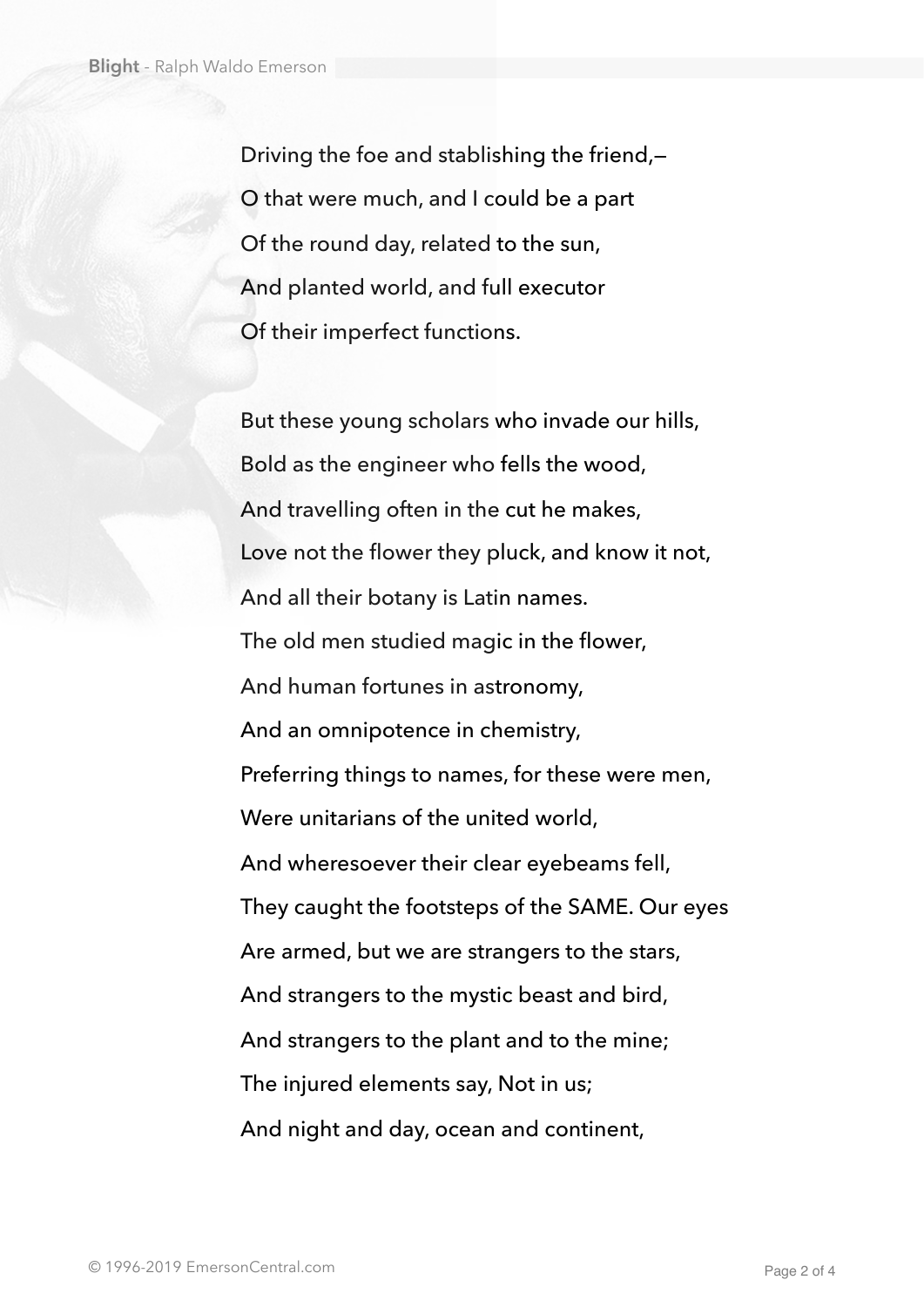Fire, plant, and mineral say, Not in us, And haughtily return us stare for stare. For we invade them impiously for gain, We devastate them unreligiously, And coldly ask their pottage, not their love, Therefore they shove us from them, yield to us Only what to our griping toil is due; But the sweet affluence of love and song, The rich results of the divine consents Of man and earth, of world beloved and lover, The nectar and ambrosia are withheld; And in the midst of spoils and slaves, we thieves And pirates of the universe, shut out Daily to a more thin and outward rind, Turn pale and starve. Therefore to our sick eyes, The stunted trees look sick, the summer short, Clouds shade the sun, which will not tan our hay. And nothing thrives to reach its natural term, And life, shorn of its venerable length, Even at its greatest space, is a defeat, And dies in anger that it was a dupe, And, in its highest noon and wantonness, Is early frugal like a beggar's child: